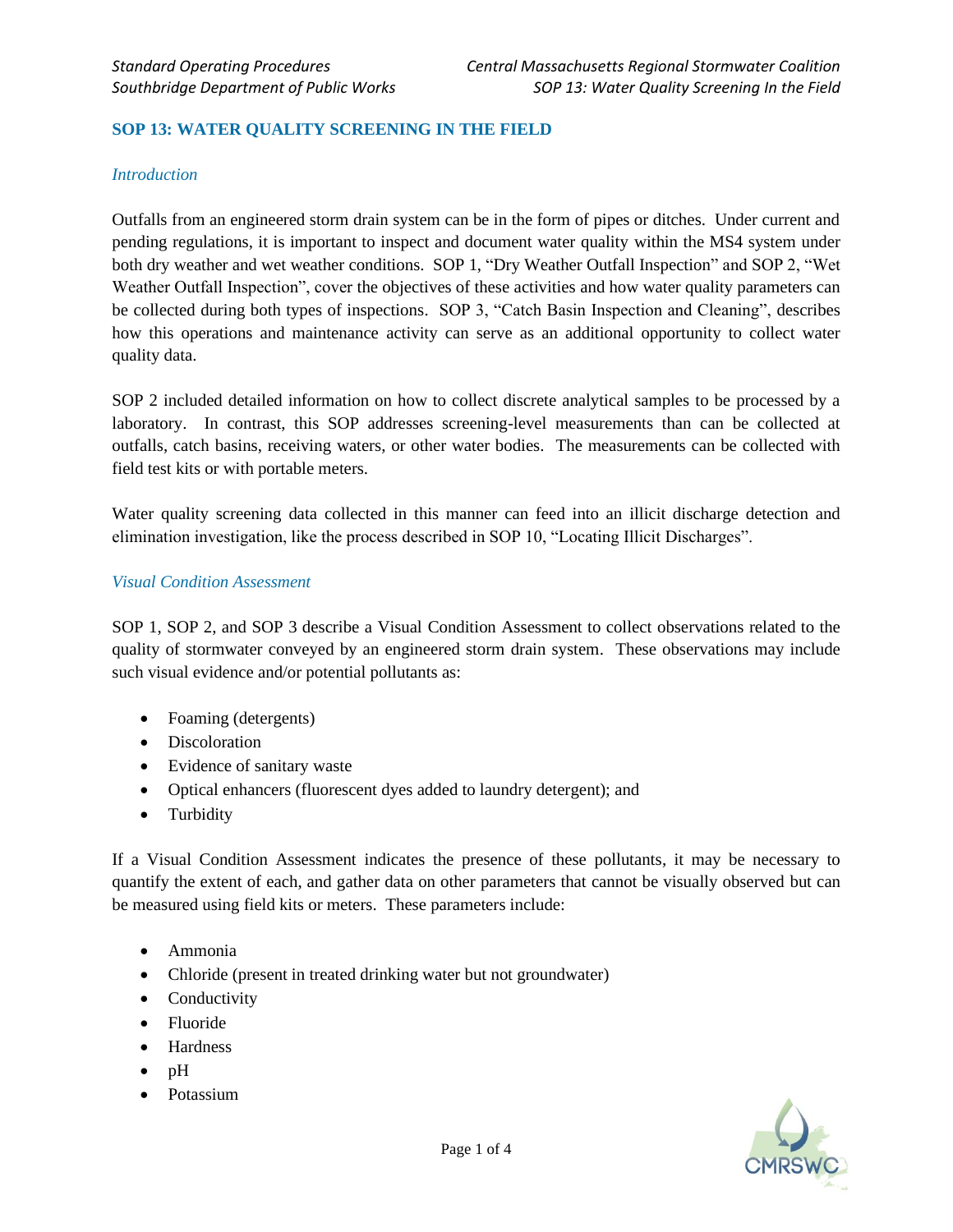### *Field Kits and Sampling Methods Available*

In recent drafts of new MS4 Permits, U.S. EPA Region 1 has identified several test kits that are acceptable for use in the field, and other regulatory agencies have also completed similar reviews. The following table shows field test kits and portable meters that can be used for screening parameters.

| <b>Analyte or</b> | <b>Instrumentation</b>                          |                                           |
|-------------------|-------------------------------------------------|-------------------------------------------|
| <b>Parameter</b>  | (Portable meter)                                | <b>Field Test Kit</b>                     |
|                   | CHEMetrics™ V-2000                              | CHEMetrics™ K-1410                        |
|                   | Colorimeter                                     | CHEMetrics™ K-1510 (series)               |
|                   | Hach™ DR/890 Colorimeter                        | $\text{Hach}^{\text{TM}}$ NI-SA           |
| Ammonia           | Hach™ Pocket Colorimeter™ II                    | Hach™ Ammonia Test Strips                 |
| Bacteria          | Bacteria field test kits require 24-hour window |                                           |
|                   |                                                 | Hanna <sup>™</sup> HI 38074               |
| <b>Boron</b>      | N/A                                             | Taylor <sup>™</sup> K-1541                |
|                   |                                                 | CHEMetrics™ K-2002 through K-             |
|                   | CHEMetrics™ V-2000                              | 2070                                      |
|                   | Colorimeter                                     | Hach™ CDS-DT                              |
|                   | Hach™ Pocket Colorimeter™ II                    | Hach™ Chloride QuanTab® Test              |
| Chloride          | LaMotte <sup>™</sup> DC1200 Colorimeter         | <b>Strips</b>                             |
| Color             |                                                 | Hach™ ColorDisc                           |
| Conductivity      | CHEMetrics™ I-1200                              | N/A                                       |
| Detergents        |                                                 | CHEMetrics™ K-9400 and K-9404             |
| (Surfactants)     | CHEMetrics™ I-2017                              | $\text{Hach}^{\text{TM}}$ DE-2            |
|                   | CHEMetrics™ V-2000                              |                                           |
|                   | Colorimeter                                     |                                           |
|                   | Hach™ Pocket Colorimeter™ II                    |                                           |
| Fluoride          |                                                 | N/A                                       |
|                   |                                                 | CHEMetrics™ K-1705 and K-1710             |
|                   |                                                 | CHEMetrics <sup>™</sup> K-4502 through K- |
|                   |                                                 | 4530                                      |
|                   |                                                 | Hach™ HA-DT                               |
| Hardness          | N/A                                             | Hach™ Hardness Test Strips                |
| Optical enhancers | Field tests still under development             |                                           |
|                   |                                                 | Hach <sup>™</sup> 17J through 17N         |
| pH                | CHEMetrics™ I-1000                              | Hach <sup>™</sup> pH Test Strips          |
| Potassium         | Horiba <sup>™</sup> Cardy C-131                 | LaMotte <sup>™</sup> 3138 KIW             |
| Turbidity         | CHEMetrics™ I-1300                              | N/A                                       |

# **Table SOP 13-1 Field Measurements, Test Kits, and Instrumentation**

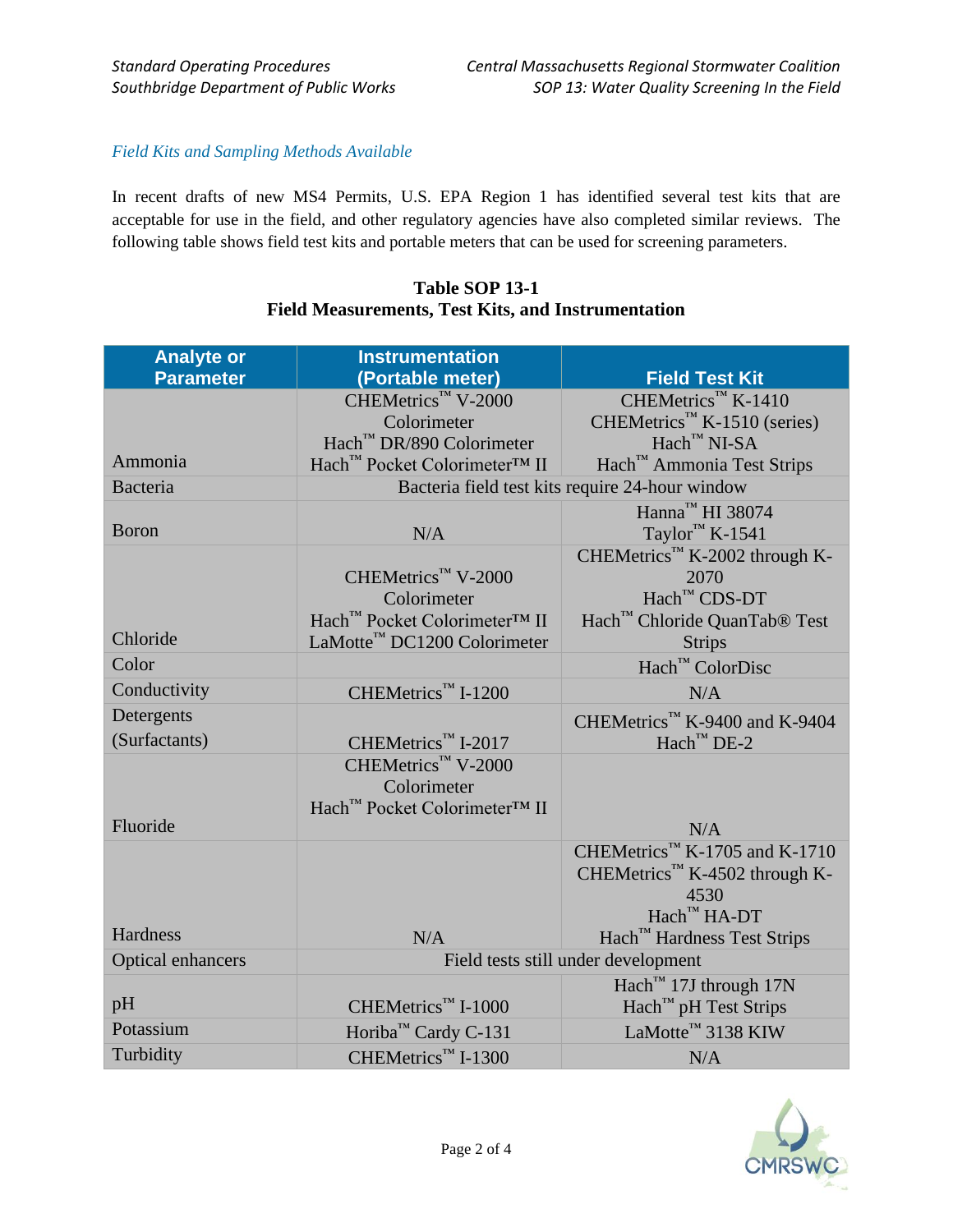Each field test kit will include instructions specific to that test kit, and most kits are available in configurations that detect different ranges of the parameter. For example, the CHEMetrics™ detergents kit K-9400 shown above detects concentrations of 0 to 3 milligrams per liter (mg/L) while the K-9404 kit detects concentrations of 0 to 1,400 mg/L.

The table below shows values identified by the U.S. EPA and the Center for Watershed Protection as typical screening values for select parameters. These represent the typical concentration (or value) of each parameter expected to be found in stormwater. Screening values that exceed these benchmarks may be indicative of pollution and/or illicit discharges.

| <b>Analyte or Parameter</b> | <b>Benchmark</b> |
|-----------------------------|------------------|
| Ammonia                     | $>50.0$ mg/L     |
| Conductivity                | >2,000           |
| Detergents (Surfactants)    | $> 0.25$ mg/L    |
| Fluoride                    | $>0.25$ mg/L     |
| pH                          | $\leq 5$         |
| Potassium                   | $>20$ mg/L       |

## **Table SOP 13-2 Benchmark Field Measurements for Select Parameters**

If and when water quality screening samples, whether using field test kits or portable meters, exceed these benchmark concentrations, the inspector should consider collecting analytical samples for laboratory analysis.

## *Advantages and Disadvantages of Field Testing*

Field test kits can be convenient for use as a screening tool, initial purchase costs are low (typically \$0.50 to \$5.00 for the kits included in Table SOP 13-1), and the costs are far less than full analyses at a laboratory. However, some disadvantages of this screening method include:

- Limited shelf life
- Labor cost associated with inspector's time
- Generation of wastes, including glass vials and used reagent
- Steps and processes for each kit can vary widely, resulting in errors
- Trained staff are required in order to effectively utilize kits
- Not all kits are accepted by all regulatory agencies
- Limited useful detection range